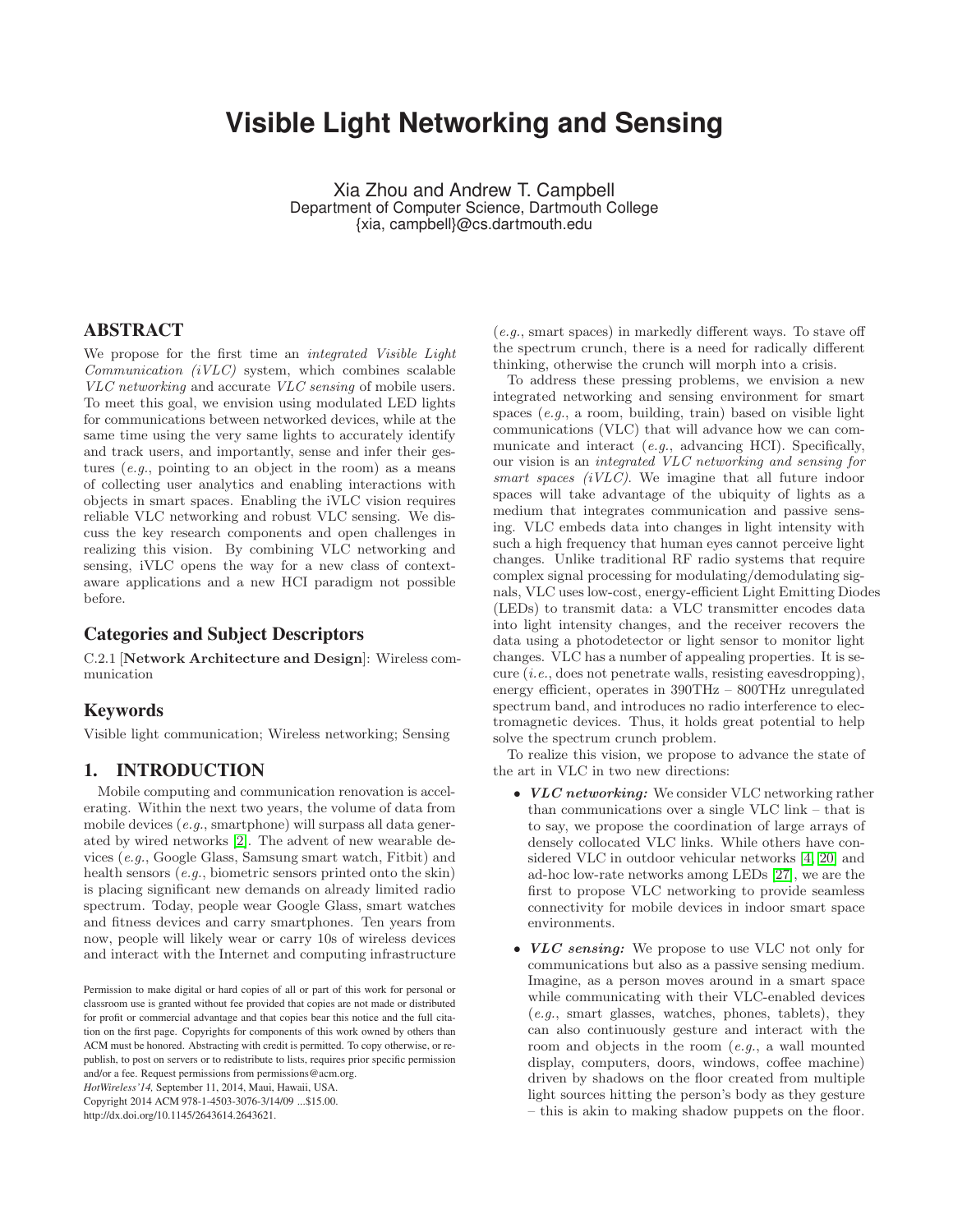

<span id="page-1-2"></span>Figure 1: iVLC smart space. LED lights on the ceiling are integrated with power line communication (PLC), and transmit data to smart devices (*e.g.* glass, watches) carried by users. Light sensors on the floor collect light illuminance data, enabling sensing of user movement and gesture using VLC.

Users gesture in a passive manner similar to using the Kinect [\[28\]](#page-4-4) in front of a TV, but there are no cameras monitoring the user, just LED lights on the ceiling and light sensors on the floor.

Our vision will help accelerate the deployment of VLC as the next generation wireless technology and potentially stave off the spectrum crunch problem in the long run. It also helps enable ubiquitous connectivity and transform interactions between smart devices and smart spaces. iVLC will lead to deeper understanding of VLC networking, and expand the view of potential VLC applications.

In the rest of this position paper, we will describe in detail the proposed iVLC framework (Section [2\)](#page-1-0), its key research components and research problems (Section [3](#page-1-1) and [4\)](#page-2-0). We will summarize related work on VLC in Section [5,](#page-3-0) and conclude by the potential impact of iVLC in Section [6.](#page-4-5)

# <span id="page-1-0"></span>**2. iVLC FRAMEWORK**

We propose the vision of integrated VLC networking and sensing for smart spaces  $(iVLC)$ . Figure [1](#page-1-2) illustrates an  $iVLC$  smart space where the ceiling is covered with LEDs and the floor embeds light sensors. To engineer the floor with light sensors, we are encouraged by recent advances on smart fabric [\[22\]](#page-4-6) that integrates low-cost sensors into the textiles. We envision that in the near future, light sensors can be embedded into the rug, carpet, or even furniture fabric, creating a cost-effective way of deploying light sensors in the environment. User's devices (e.g., Google Glass and smartphones) use embedded light sensors to decode data from modulated LED lights. The state of the art in VLC is a single VLC link, yet we consider a network of VLC links in the room. Each LED light emits spotlight-like directional light beam, and creates a coverage area called attocell, where devices within an atto-cell can maintain a minimal data rate  $r$  to the light source. LED lights are integrated with Power Line Communication (PLC) technology [\[15,](#page-4-7) [8\]](#page-4-8) to fetch data from the Internet. Each LED light is connected to its VLC modulation unit to modulate light signals and transmit data independently. We consider only downlink communications using iVLC. Uplink communications could



<span id="page-1-4"></span>Figure 2: iVLC Framework integrating VLC networking and VLC sensing.

be provided by legacy wireless networks, such as,  $WiFi<sup>1</sup>$  $WiFi<sup>1</sup>$  $WiFi<sup>1</sup>$ . As users move around, they move across atto-cells much in the same way users do in cellular networks. Yet since atto-cells (coverage area of  $1\n-10m^2$ ) are significantly smaller than cells in cellular networks, user mobility results in frequent switching between atto-cells. The design of an iVLC smart space ensures that the LED light density and associated atto-cells provide sufficient coverage.

A key innovation of iVLC is that we use LED lights not only for communications but also to sense, track, and decode user gestures (e.g., pointing at a screen on the wall). To capture and recognize gestures, we exploit shadows captured by light sensors on the floor. In particular, we propose to separate the shadow component of each light source by embedding identifiers in its light signal. This allows light sensors to measure the illuminance associated with individual light sources. The insight is that some light sources are better positioned to capture the shadow of a gesture, while other light sources can obscure or hide a gesture in the composite shadow (see Figure [3\)](#page-2-1). We say that the VLC networking and sensing systems are integrated because: 1) LED light signals provide identifiers that the sensing system uses to capture and process shadow gestures; and 2) light sensors on the floor provide feedback to VLC networking about user mobility, which augments user handoff across atto-cells. As a result, we describe our vision as iVLC – integrated VLC networking and sensing (see Figure [2\)](#page-1-4).

#### <span id="page-1-1"></span>**3. VLC NETWORKING**

The first key component of iVLC is VLC networking, which is to provide reliable, always-on VLC connectivity to mobile users across the complete coverage area (e.g., room, building, train). To achieve this goal, we need robust, reliable VLC networks. Existing work on VLC mostly focuses on improving performance of a single VLC link via advanced modulation schemes [\[25,](#page-4-9) [9,](#page-4-10) [29,](#page-4-11) [30\]](#page-4-12). Thus, we have to advance knowledge beyond a single VLC link to a network of VLC links. The key challenges we face are as follows.

Mobility Problem. The atto-cell created by each LED light is very small in size (coverage area of  $1\n-10m^2$ ). Hence user mobility triggers frequent switches among atto-cells, resulting in connectivity losses and undesired latency. While

<span id="page-1-3"></span><sup>&</sup>lt;sup>1</sup>You might consider that this defeats the purpose of iVLC, but given the current energy constraint of wearables, supporting VLC full-duplex is very challenging. We consider VLC downlinks as the first step, and consider VLC uplinks as future work.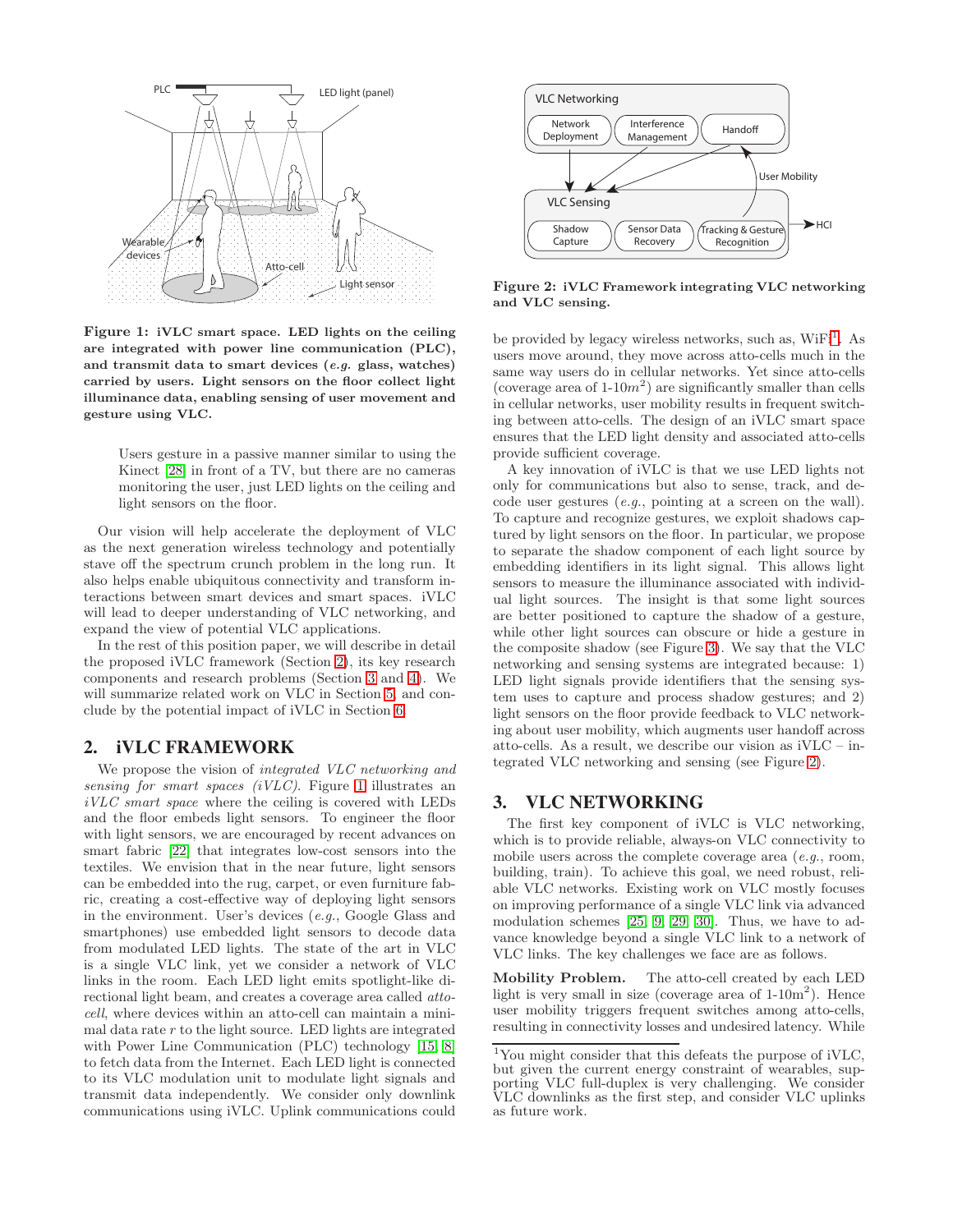a considerable amount of work has looked at the handoff problem in cellular networks, we face new key challenges caused by atto-cell's significantly smaller size and limited LED light sources.

To address the mobility problem, we propose to use predictive handoff schemes using real-time user tracking information (e.g. user location, moving direction, velocity) from VLC sensing. Based on user's predicted movement, we involve the LED lights that the user is likely to encounter, minimizing the number of LED lights used for each user's handoff while maintaining a smooth transition. Specifically, to track user mobility, we propose a shadow-based tracking method using the VLC sensing system. The key rationale is that the areas under a user's feet are completely blocked by the user body and hence receive the lowest light illuminance intensity. Hence, by aggregating the illuminance data collected by light sensors on the floor, we can infer the user location by identifying the sensors that report the lowest illuminance data. Based on the estimated user locations over time, we can further infer user's moving direction and velocity  $\vec{v}$ . These user tracking information then serve as the input to the handoff scheme, allowing us to identify the potential cells that the user is likely to step into. These potential cells can begin transmitting the same data as the main cell, in anticipation of the user moving into the cell. We will examine schemes to determine the metric of picking handoff cells and the number of cells involved in handoff. We also plan to analyze metrics used for the mobile device to make the handoff decision.

Interference Problem. Visible light is diffusive in nature, and creates harmful interference to adjacent VLC receivers. Unlike typical wireless networks (e.g. Wi-Fi), an atto-cell network consists of links that cannot sense each other, because each transmitter is fixed on the ceiling and faces vertically downward to the floor. Hence the conventional carrier sensing scheme simply no longer applies. Furthermore, the receivers are wearable devices on each user's body, and they can be worn at different positions (e.g. head, wrist, hand held). These contexts have different effects on the propagation of visible light, and hence complicate the interference condition.

To address the interference problem, we need to revisit interference modeling for atto-cell networks, and design mechanisms that separate interfering VLC transmissions in either the time or frequency domain. For interference modeling, we will examine both graph-based and SINR-based interference models. We need to take into account the 3D locations of wearable devices, and adapt existing interference models to the optical channel propagation, which is much more complicated than RF channels. Using the interference models, we will design scheduling algorithms that assign different time slots or frequency channels to interfering links. The scheduling algorithms are run in a centralized server connecting to all LED lights. We plan to explore TDMA scheduling algorithms for assigning time slots, and graph coloring algorithms for allocating frequency channels in our context. We can also consider the dynamics of each atto-cell's traffic demands, and design traffic-aware allocation algorithms to match the channel utilization to actual traffic loads.

Network Deployment Problem. Determining the optimal placement and density of LED lights in a smart space is non-trivial, because of the tradeoff between communica-



<span id="page-2-1"></span>Figure 3: Shadow separation illustrated by our simulator. Two LEDs on the ceiling render a composite *shadow map* on the floor. The VLC sensing system separates out the *shadow components* of each light source  $l_1$  and  $l_2$ . The shadow component from  $l_1$  is the most discriminative for the gesture of pointing.

tions coverage and interference. While denser lights provide a better coverage, they also generate stronger interference cumulated from the lights.

To achieve cost-effective atto-cell network deployment, we need algorithms that jointly optimize the density and orientation of LED lights. We can leverage interference modeling to estimate an atto-cell's coverage  $(i.e.$  maintaining minimal data rate  $r$ ) in the presence of interference cumulated from multiple lights. This allows us to identify the minimal density required to maintain rate  $r$  in the whole smart space. We can also investigate the impact of LED lights' vertical angle, and the use of passive ambient reflectors to redirect light beam directions and limit the amount of interference they generate.

## <span id="page-2-0"></span>**4. VLC SENSING**

The second key component of iVLC is robust VLC sensing, which uses VLC as a sensing medium where users can passively and unobtrusively interact with objects in smart spaces. Unlike prior work that uses cameras [\[28\]](#page-4-4), sound waves [\[10\]](#page-4-13), or Wi-Fi signals [\[3,](#page-4-14) [23\]](#page-4-15) for gesture recognition, the iVLC framework uses shadows to recognize gestures and track the mobility of users as they freely move around iVLC smart spaces. A key advantage of VLC sensing is that the intelligence needed to decode gestures is embedded in the communication medium (the light) and thus presents no overhead other than the need for passive light sensors deployed on the floor.

In brief, the VLC sensing system works as follows. Light sensors on the floor compute the illuminance of each light source using embedded beacons  $(e,q, l_1, l_2)$ . The composite shadow called the shadow map consists of one or more shadow components (Figure [3\)](#page-2-1). The server connected to light sensors computes the shadow map and its shadow components. It then uses a gesture recognition classifier to infer user's gesture (e.g. pointing in a direction). The system continuously tracks users and seeks gestures in real time. Because of the variability of how users gesture and the difference in room setups, we use a offline training to capture shadow maps for a set of distinctive gestures (e.g., point with hand, wave hand, push hand, pull hand, point with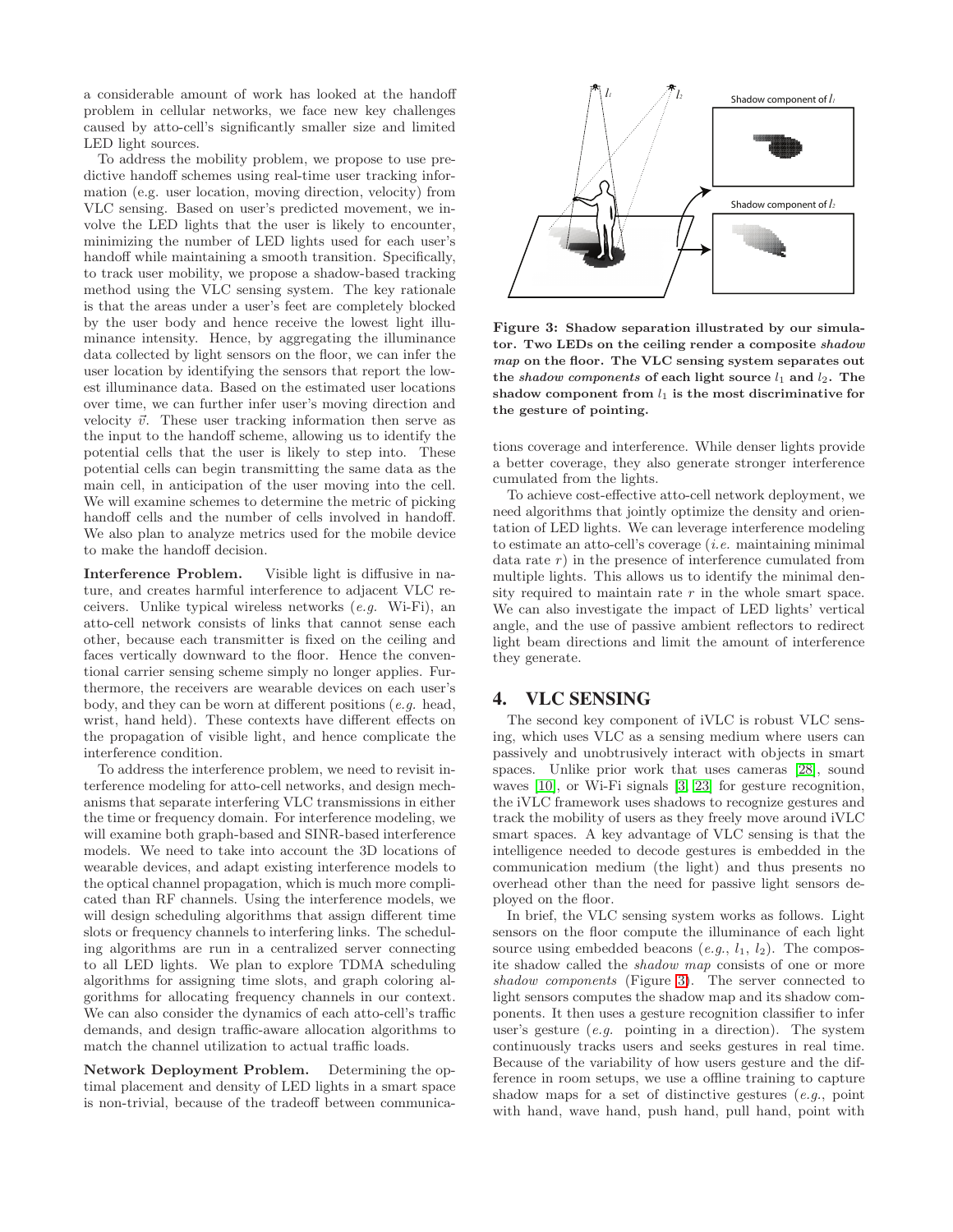both hands) for diverse users (e.g., body size, age, gender). Shadow components are used to build a mapping template for the gesture recognition system.

We next describe the key problems in VLC sensing and discuss possible solutions.

Shadow Capture Problem. Given multiple LED lights on the ceiling, the illuminance perceived by each light sensor represents a combination of lights from multiple LEDs from different locations. The light mixture diminishes the shadow caused by human body blockage, making shadow capture very challenging.

To address the shadow capture problem, we can leverage the fact that lights are actively communicating via VLC. We propose to embed a unique beacon into the light from each light source, creating a signature for light emitted from this light source. The beacons allow us to separate combined light signals and capture shadow components resulting from individual lights. These shadow components exhibit more distinguishable patterns and provide the basis for gesture recognition.

To demonstrate the feasibility of our idea, we have built a simulator that emulates the impact of human body blockage of light. The input of the simulator includes the room setting (e.g., room size, ceiling height), LED light and light sensor configurations (e.g., transmit power, Field-of-Vision), and the deployment (e.g., location, density) of LED lights and light sensors. The simulator emulates human body parts (e.g., arms, legs) using cylinders, follows the optical channel propagation model in [\[16\]](#page-4-16), and computes the light illuminance perceived by light sensors on the floor in the presence of a user gesture. By default, we configure LEDs and light sensors as [\[16\]](#page-4-16).

Using the simulator, Figure [3](#page-2-1) compares the composite shadow map under two light sources  $l_1$  and  $l_2$ , and the shadow components corresponding to individual light sources, when the user is making a pointing gesture. Clearly the shadow component of  $l_1$  presents the most distinguishable pattern for recognizing this gesture. To realize the shadow separation, we need to study how to embed beacons into data transmissions with minimal overhead, how to leverage interference management scheme to avoid beacon collisions, and how to capture shadow when multiple users are present.

Gesture Recognition Problem. Different gestures can result in similar shadow maps even with a single light source, and the same gesture can result in slightly different shadow maps for different users. Therefore, it is complex to link an observed shadow map and its components to a gesture with confidence.

To distinguish gestures using shadow maps and shadow components, we can design machine-learning algorithms  $(e.g.,)$ k-NN) to identify the best reference light (or a set of reference lights) for each gesture so that the resulting shadow component(s) is the most distinguishable compared to their shadow components of other gestures. We will construct a dictionary of distinctive gestures (e.g. point with hand, wave hand, push hand), and use offline training to capture shadow components for a diverse group of users (e.g. gender, size) conducting these gestures. These shadow components are used to build a mapping template for the online gesture recognition system. We plan to evaluate image classification algorithms such as Random Forrest for reliable, efficient gesture classification, and adaptive boost algorithm to improve

the classification accuracy. Another interesting problem is to go beyond single-snapshot gestures, and to explore how to aggregate a sequence of gestures and identify user's consecutive gestures  $(e,q)$  point and then wave the hand). This capability will open up new opportunities to transform the interactions between users and their environments.

Sensing Data Sparsity Problem. Limited by light sensor's Field of Vision (FoV) and sensor density, light illumination data collected by light sensors is sparse in nature. This results in low-resolution shadow maps, making gesture recognition more difficult. Thus, we need to recover the full observation data from limited samples.

To address the sparsity problem of sensing data, we use the application of compressive sensing techniques to recover full observations from partial sensing data. We can adapt compressive sensing techniques to shadow capture and gesture recognition. We can also use computer vision algorithms to determine the optimal sensor locations and thus reduce the number of sensing data that need to be recovered.

# <span id="page-3-0"></span>**5. RELATED WORK**

VLC Physical Layer. The research group led by Nakagawa at Japan pioneered the early work on VLC [\[15,](#page-4-7) [16\]](#page-4-16). They envisioned the integration of VLC with the power-line communication (PLC) [\[15\]](#page-4-7) to provide ubiquitous Internet access indoors, and first studied and simulated the propagation properties of VLC in indoor settings [\[16\]](#page-4-16). Since then, there have been tremendous efforts on boosting VLC data rate, by either filtering out the yellow light with a slow response time [\[17\]](#page-4-17), or designing sophisticated modulation schemes  $(e.g., \text{CSK} [25], \text{OFDM} [9]),$  $(e.g., \text{CSK} [25], \text{OFDM} [9]),$  $(e.g., \text{CSK} [25], \text{OFDM} [9]),$  $(e.g., \text{CSK} [25], \text{OFDM} [9]),$  $(e.g., \text{CSK} [25], \text{OFDM} [9]),$  or using MIMO to enable parallel data streams [\[30\]](#page-4-12). Recent research breakthrough has achieved 10Gbps data rate using specialized LED lights consisting of arrays of micro-LEDs [\[1,](#page-4-18) [29\]](#page-4-11). To date, this is the fastest VLC system.

Advancements on VLC physical layer techniques are certainly encouraging. Our vision leverages and benefits from these physical layer techniques. While most existing work focuses on single-link performance in a controlled lab environment, our ideas go beyond a single VLC link, and study systems challenges in a VLC network.

VLC Applications. VLC application scenarios span from indoor communication [\[19\]](#page-4-19), indoor localization [\[14,](#page-4-20) [18,](#page-4-21) [31\]](#page-4-22), screen-camera communication [\[5,](#page-4-23) [11,](#page-4-24) [13,](#page-4-25) [21\]](#page-4-26), vehicular networks [\[20,](#page-4-2) [4\]](#page-4-1), underwater communication [\[26\]](#page-4-27), to in-flight entertainment [\[24\]](#page-4-28). In particular, [\[20\]](#page-4-2) is the first to build a VLC prototype for vehicular network and examine the networking properties in real outdoor systems. Our proposed research on VLC networking is inspired by this work, and focuses on understanding VLC networking performance in the indoor environment. In [\[5\]](#page-4-23), Ashok et al consider boosting the data rate of screen-camera links via the concept of visual MIMO. In [\[11\]](#page-4-24), Hao et al design a new 2D barcode to address the screen size limitation on a smartphone, and the problem of image blur in mobile environment. In [\[13\]](#page-4-25), Hu et al tackle the problem of imperfect frame synchronization. [\[27,](#page-4-3) [7\]](#page-4-29) study LED-to-LED communication.

We are inspired by these VLC applications. We aim to broaden the use case of VLC, and explore the feasibility of using VLC to enable sensing applications and possibly a new paradigm of interactions between users and environments.